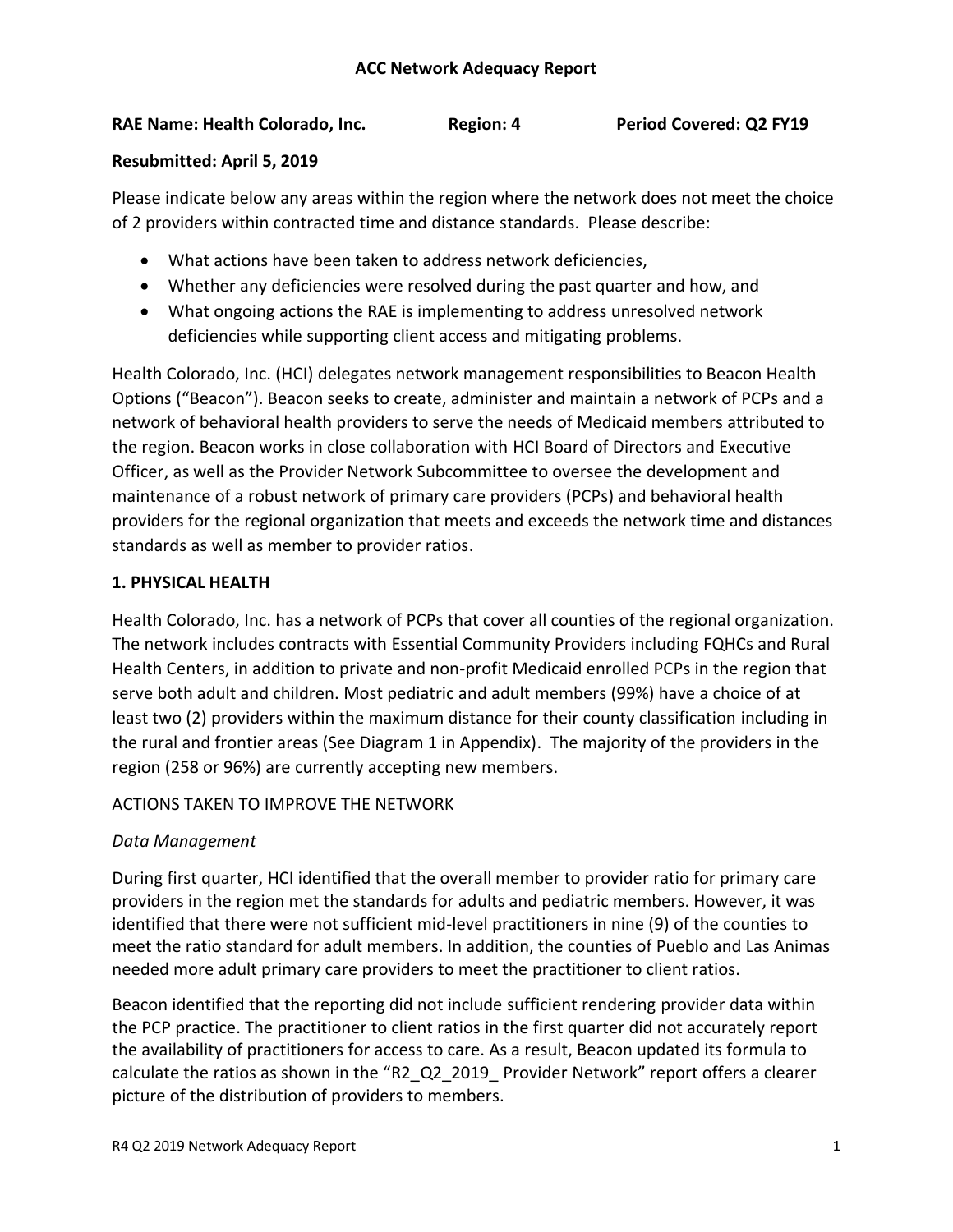### FUTURE ACTIONS:

Beacon Health Options will continue to use the rendering provider to calculate practitioner to client ratios.

Additionally, Beacon will continue to use the processes in place to maintain and improve an adequate network of physical health providers in the region.

Provider Relations reviewed the current list of providers participating in Medicaid to identify key practices and providers who are currently providing services to Health First Colorado Members. Based on this information, Provider Relations did not find a PCP in the Region 4 with whom Beacon had not contracted. Provider Relations will continue to source other data to identify potential PCPs including reviewing utilization data, historical claims information and Business Associate Agreements (BAA) with CPAC to cross-reference against providers who are not in the network and may be a potential recruitment.

#### **2. BEHAVIORAL HEALTH**

Beacon Health Options has a strong state-wide network of behavioral health providers to comply with the network time and distance standards. The network includes contracts and relationships with Essential Community Providers including Community Mental Health Centers, FQHCs, school-based health centers, Rural Health Centers, community safety-net clinics, as well as number of private/non-profit providers and substance use disorder providers in the region.

HCI members have access to at least two (2) behavioral health providers (not including SUD providers) within the maximum distance for their county classification. Most of the members (98%) have a choice of at least two (2) providers within the maximum distance for their county classification. This includes 99% of adults and 88.2% of children. The overall practitioner to client ratios for mental health providers in the region meets the standard for adult and pediatric population. The majority of the providers in the region (246 or 100%) are currently accepting new members.

Rural Counties do not have sufficient behavioral health providers serving pediatric population to offer choice of at least two (2) providers within 60-mile radius. Per Diagram 2 (see Appendix), 78% of children meet the standard. The specific need is the counties of Otero and Prowers. Similarly, frontier counties do not have sufficient behavioral health providers serving pediatric population to offer choice of at least two (2) providers within 90-mile radius. Diagram 2 (see Appendix) shows 86.8% of children meet the standard with special need in Kiowa, Bent and Baca counties.

Beacon has contracts with Substance Use Disorder (SUD) providers throughout the state that meets the practitioner to client ratio. Most members (99%) have access to at least two (2) SUD providers within the required distance.

ACTIONS TAKEN TO IMPROVE THE NETWORK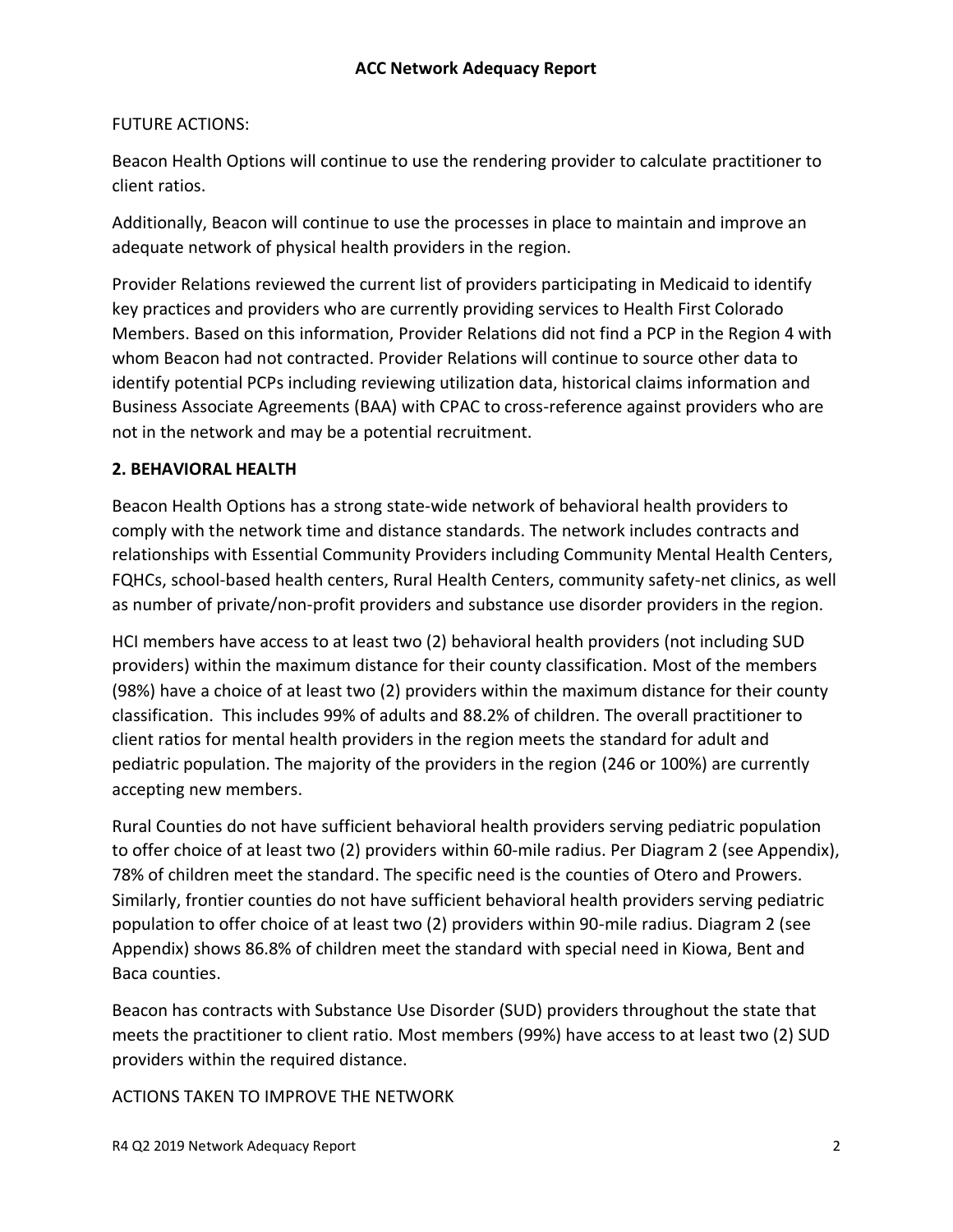# *Recruitment Efforts*

Of the numerous strategies outline during the first quarter to recruit behavioral health providers, here are highlighted the strategies that yield effective results:

1. Collaborate with HCI partners to expand services in areas of need through additional staff, school based services and co-location at PCP offices

There are limited available providers located in the rural and frontier counties for recruitment. As a result, Health Colorado and the members that reside in these areas rely on the partner Community Mental Health Center in these areas of need to improve access to behavioral health services.

Southeast Mental Health Center serves counties of Baca, Bent, Crowley, Kiowa, Otero, Prowers with staff providers of all levels including those that serve the pediatric population. They have six (6) credentialed locations, in addition to, co-locating in PCP offices, schools and other local venues to have behavioral health services accessible to the community. They are adding a location in Las Animas, which borders Otero, Bent and Baca counties.

San Luis Valley Behavioral Health Group serves counties of Alamosa, Conejos, Costilla, Mineral, Rio Grande, and Saguache has staff providers of all levels including those that serve the pediatric population. They have six (6) credentialed locations and have staff that travel to schools and PCP offices to render behavioral health services in frontier areas. They have surveyed the needs of their catchment area for potential of expansion to enhance access to care. As a result, they are opening a new location in Del Norte on February 15, 2019 to serve the membership in Rio Grande County.

2. Offer telemedicine services to members in rural and frontier areas who have psychiatry and other specialty needs

Beacon Health Options has expanded access to these services in the rural and frontier counties in the third quarter of the fiscal year as an option when members identify transportation issues or the next appointment with a local provider is outside the access to care standards. Beacon contracted with two (2) telehealth service providers, Heart Centered Counseling and ReNew Behavioral Health. They offer mental health counseling and tele-psychiatry services with fully credentialed and Medicaid enrolled master's level licensed counselors and prescribing Registered Nurses (RNs) and Nurse Practitioners (NPs). Telemedicine services are available to all members assigned to Health Colorado. This can be upon request from the member or offered as option when members report transportation concerns. Based on report of Claims paid as of 1/11/19, 66 unduplicated members assigned to HCI have received telehealth services since the start of the RAE. In addition, Health Colorado offers the Ieso service which is an on-line Cognitive Behavioral Therapy (CBT) service for some of our highest need members with depression, anxiety, and stress. The amount of members with cell phones and internet access in rural areas was more than anticipated, so this is a valuable service that does not get in the way of childcare, transportation, stigma, or work.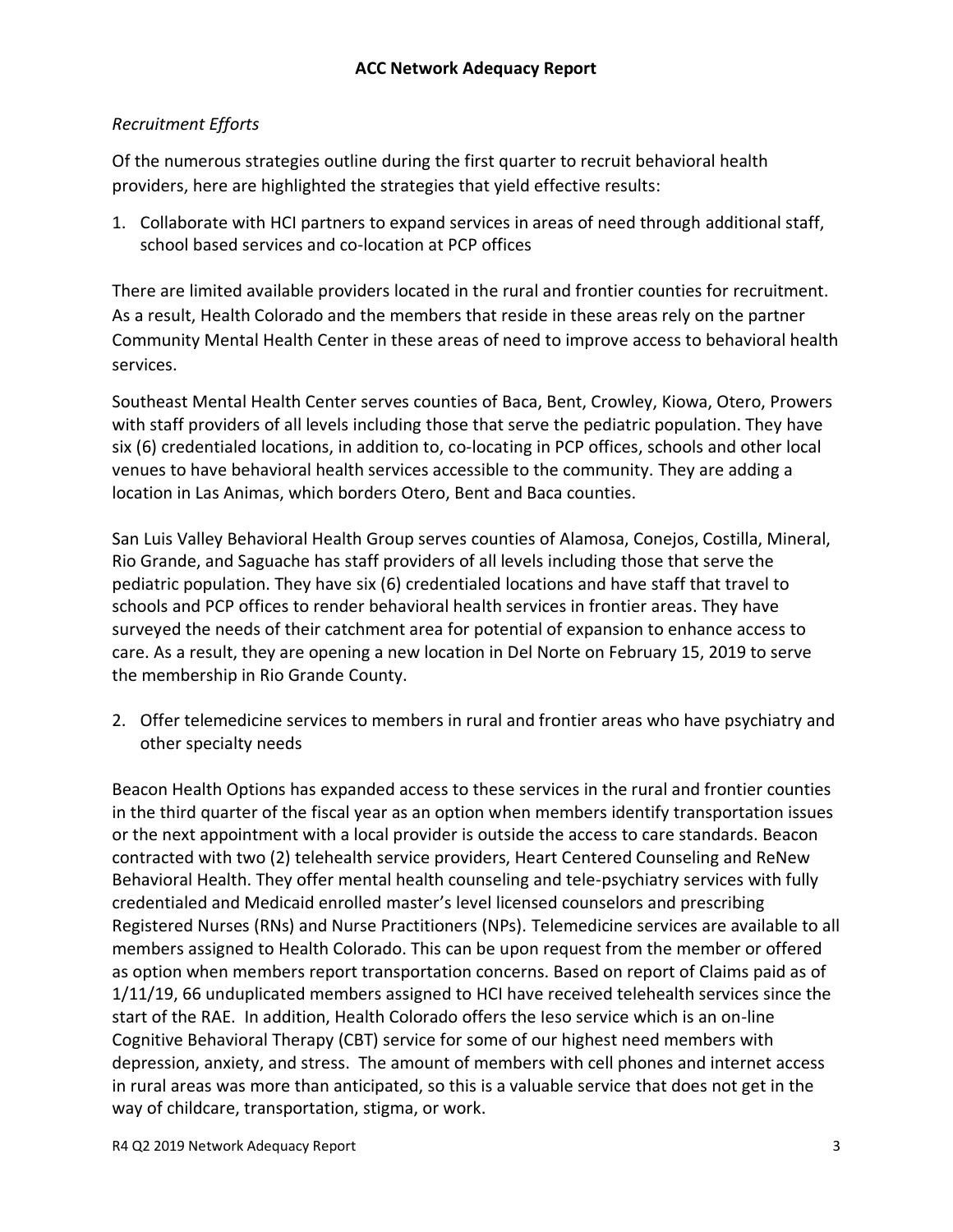3. Engage PCPs, especially those in rural and frontier areas, with practice transformation, care coordination, behavioral health providers co-located at PCP offices and programs such C-PAC to expand their capabilities to serve their members in need behavioral health services

Beacon Health Options offers Colorado Psychiatric Access and Consultation (CPAC) to primary care providers in the Health Colorado region. This is a psychiatric access program that provides PCMPs with access to psychiatric specialists, and assists with providing the education, training, consultation, and referral resources to be able to provide psychiatric medications to members in their own practices, minimizing the need for referrals to outside specialists. By providing consultation services to primary practices, psychiatric access services enables PCMPs to address psychiatric medication needs for their patients. Using this model reduces demand for the limited psychiatric resources, and ensures that the complex cases are referred to the psychiatrics thus optimizing the available resources in rural and frontier areas. As of this report, 56 PCPs locations including 18 PCPs with multiple sites in Region 4 have signed a Business Associate Agreement (BAA) with Beacon to access psychiatric specialists through the CPAC program. This includes PCPs not currently contracted with Beacon for PCP network, so Provider Relations will conduct outreach to those providers for recruitment.

4. Track utilization and Single Case Agreement data and historical claims information to identify providers who are currently providing services to Health First Colorado Members

Provider Relations tracks utilization and Single Case Agreement data on a weekly basis and cross-references it against the providers who are in the credentialing process to be in the network. This helps to monitor which providers that have high utilization and (a) remain in the credentialing process and will be contacted to assist them to complete the credentialing process or (b) have not initiated the credentialing process and will be contacted to recruit them into the network.

The Region 4 Q2 2019 Provider Network report states the number of providers with single case agreements (SCAs), not the number of individual SCAs. Some providers, especially those in the process of completing credentialing, may have received multiple SCAs during the transition period.

Beacon had an established state-wide network of behavioral health providers, especially within the Region 4 area, for decades prior to the RAE implementation. Additionally, Provider Relations conducted an active recruitment of providers within the area to join the network and complete the credentialing process in an expedited process. Finally, Provider Relations continues to actively monitor single case agreements to identify providers, based on expertise or geographic location, who may best serve the membership by joining the network. This allowed for providers to be part of the network prior to, or shortly after, go-live and significantly reduce the need for single case agreements.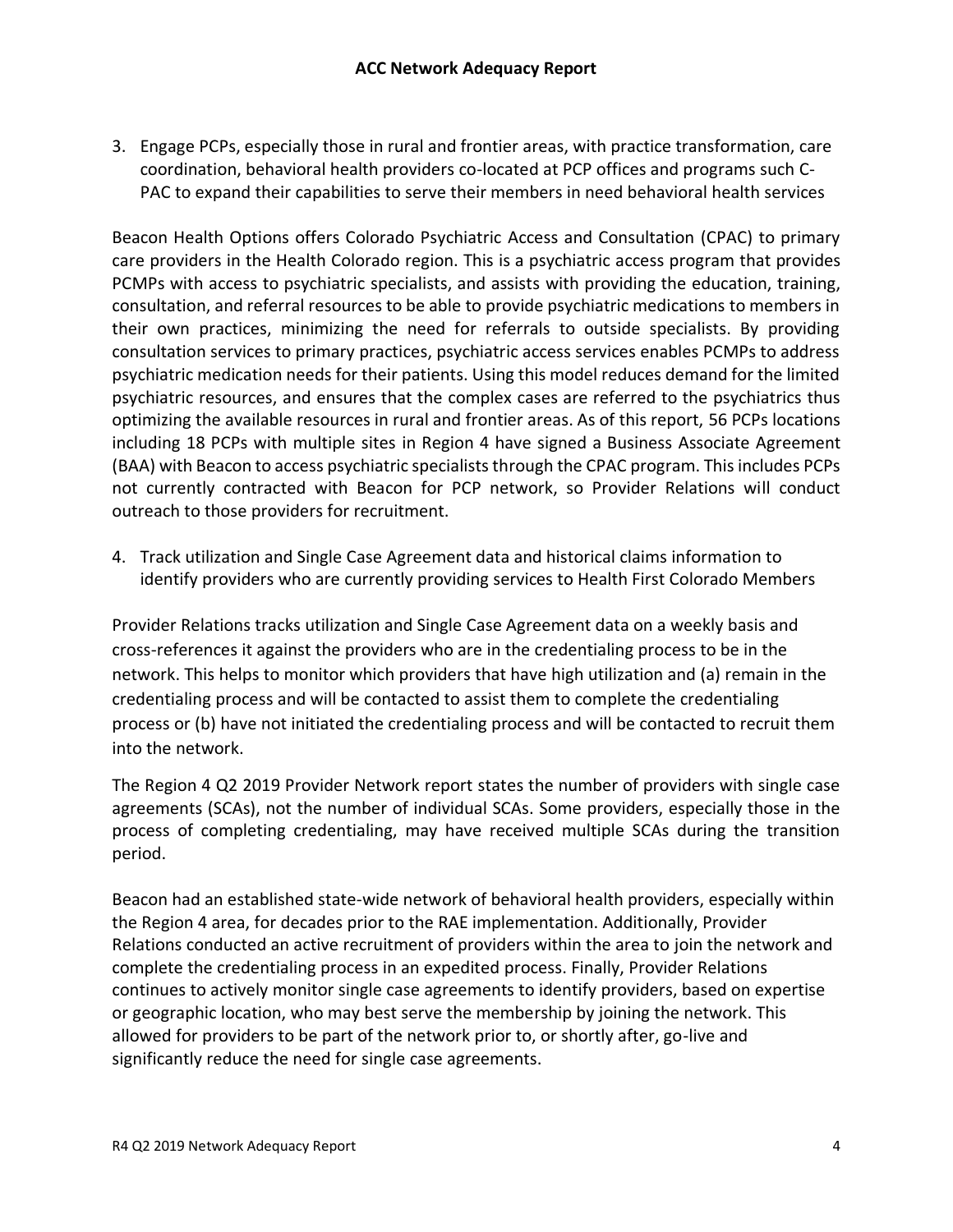5. Providing enhanced case rates to providers who are willing to extend beyond their current radius of service provision

Provider Relations worked closely with HCI leadership to identify high-need specialties or providers in the area to outreach to them and negotiate contracts to recruit them or maintain them in the network. Through this process, we were able to successfully maintain Parkview Medical Center as an inpatient psychiatric provider and Axis Mental Health Center for Social Detox services and Acute Treatment Unit (ATU) program.

Beacon outreached to providers who serve the needed areas and specialties for recruitment using the strategies outlined above. Because of these efforts, the percentage of members with access to two (2) behavioral health providers improved from first to second quarter of 2019. In the first quarter, 98% of adults had access and this quarter it is 99%. Similarly, 87.6% children had access to pediatric behavioral health in the first quarter, which increased slightly to 88.2%.

Beacon is working with 18 providers within the Region 4 area to complete the credentialing process. Additional providers with locations outside the regional organization are also in the credentialing process. Provider Relations recruited these providers due to their specialty services (specialty in eating disorders), work with specific populations, are prescribers or are located in surrounding areas such as Colorado Springs.

## *Behavioral Health Providers Accepting Certifications*

Provider Relations surveyed all CMHCs to confirm acceptance of certifications. The information resulted in identifying six (6) CMHCs that accept mental health certifications of which one (1) of the Community Mental Health Centers is within the region. Those are:

Southeast Behavioral Health – Within the region

Northrange Behavioral Health

Mental Health Partners

The Center for Mental Health

Mind Springs Health

AspenPointe Health Services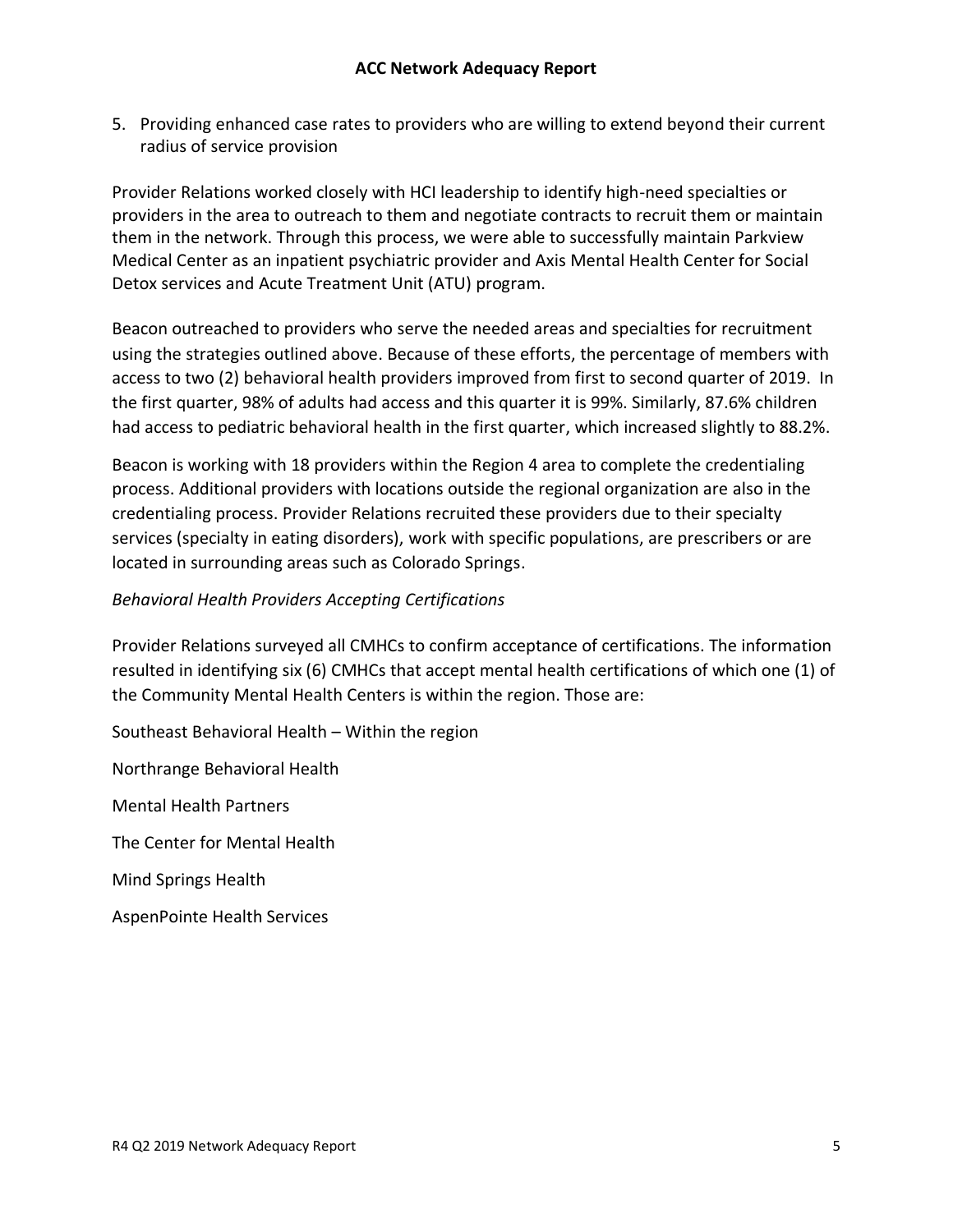## FUTURE ACTIONS

## *Recruitment Efforts*

Beacon Health Options will continue to utilize the policies in place to ensure that providers are accessible and available to Members, and that the provider network contains the specialties necessary to accommodate the needs of Members.

Beacon will continue to target the areas of need to identify and recruit existing SUD and Mental Health providers who serve the areas of need using established strategies, which include:

- $\circ$  Use current list of providers participating in Health First Colorado to identify providers within the region for recruitment
- $\circ$  Work with County DHS Departments to identify CORE providers and work with these providers in becoming credentialed within the system
- $\circ$  Work with providers, who may be outside the region and willing to provide services within the region on a contract basis.
- $\circ$  Work with providers, particularly in frontier areas, to identify workforce recruitment options we can assist with to recruit and retain staff. I.E. National Health Service Core, Public Loan Forgiveness
- $\circ$  Provide enhanced case rates to providers who are willing to extend beyond their current radius of service provision
- $\circ$  Track utilization and Single Case Agreement data and historical claims information to identify providers who are currently providing services to Health First Colorado Members
- $\circ$  Collaborate with HCI partners to expand services in areas of need through school based services and co-location at PCP offices
- $\circ$  Engage Provider Network Subcommittee to identify key practices and recruitment strategies that would be best suited for the region, as well as, ways to support existing network providers in expanding their service array/area
- $\circ$  Offer telemedicine services to members in rural and frontier areas who have psychiatry and other specialty needs
- $\circ$  Engage PCPs, especially those in rural and frontier areas, with practice transformation, care coordination, behavioral health providers co-located at PCP offices and programs such C-PAC to expand their capabilities to serve their members in need behavioral health services.
- $\circ$  Update and maintain data systems to more accurately identify providers who have availability of after-hours and weekend appointments and disability accessible facilities, and have cultural expertise.
- $\circ$  Offer training and assessment services to providers to increase availability of after-hours and weekend appointments, culturally competent providers and disability accessible facilities.

Patient Load: Beacon monitors overall provider network patient load on our network using a comprehensive system for monitoring patient load and overall network capacity. Primary Care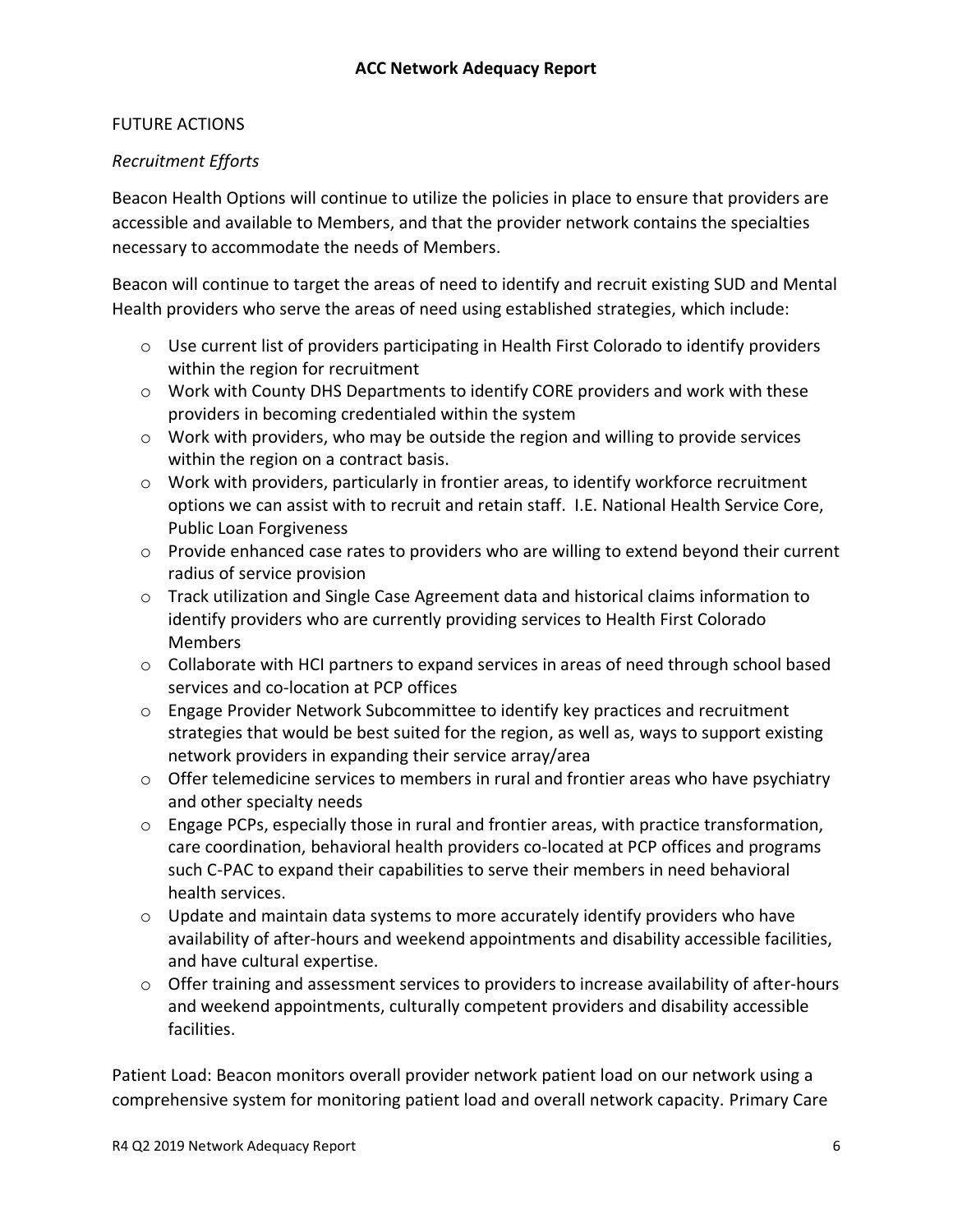Providers are able to update their capacity by notifying Beacon to temporarily close their panels to new members or geographic attribution, and/or change their panel size. In those cases, Beacon updates the State's Portal and monthly reports and the following edition of the Provider Directory will reflect the changes.

Additionally, Beacon has initiated an internal workgroup to develop a policy of PCPs panel ratio to member attribution to standardize capacity and improve access to care to Medicaid Members; likely based on the number of rendering providers within the PCP location. The workgroup has met twice and has reviewed journals on best practices for PCP to panel ratios, received input from Provider Network Subcommittee on how clinics monitor their patient load and is undergoing panel analysis to model various panel ratios to assess the best approach for Health Colorado.

# *Behavioral Health Providers Accepting Certifications*

Since Certifications is a legal process that compels a person to receive involuntary treatment and it requires that the treating facility accept the certification and agree to provide the court with information regarding the person's progress, many facilities are reluctant to take on this responsibility. The facility needs to have the system of care and resources to appropriately care for this population. Some of the feedback received is that they feel that accepting such patients increases their potential liability if the patient commits an illegal act.

Additionally, Provider Relations is collaborating with Clinical Department to identify additional facilities that accept mental health certifications. For those facilities that do not, then we are identifying their concerns to present the findings to HCPF for potential collaboration in addressing them.

# **ACCESSIBLE NETWORK**

Beacon Health Options seeks to have a strong and accessible Primary Care and Behavioral Health Provider network that is open to see members, available for after-hours and weekend appointments, offers services with cultural expertise and accessible facilities, and offers timely appointment wait times.

Provider Relations educates providers about the access to care standards to ensure they are meeting the requirement of routine and urgent appointment availability, as well as, twenty-four (24) hour access to a clinical staff to offer information, referral and treatment for emergency medical conditions. Practices may meet the latter requirement through the inclusion of the Statewide crisis number on their after-hours message.

# *Actions Taken To Improve The Network*

The network reports and Provider Directory is based on the provider demographic data on the Beacon system. As noted in first quarter report, one of the challenges faces was the accuracy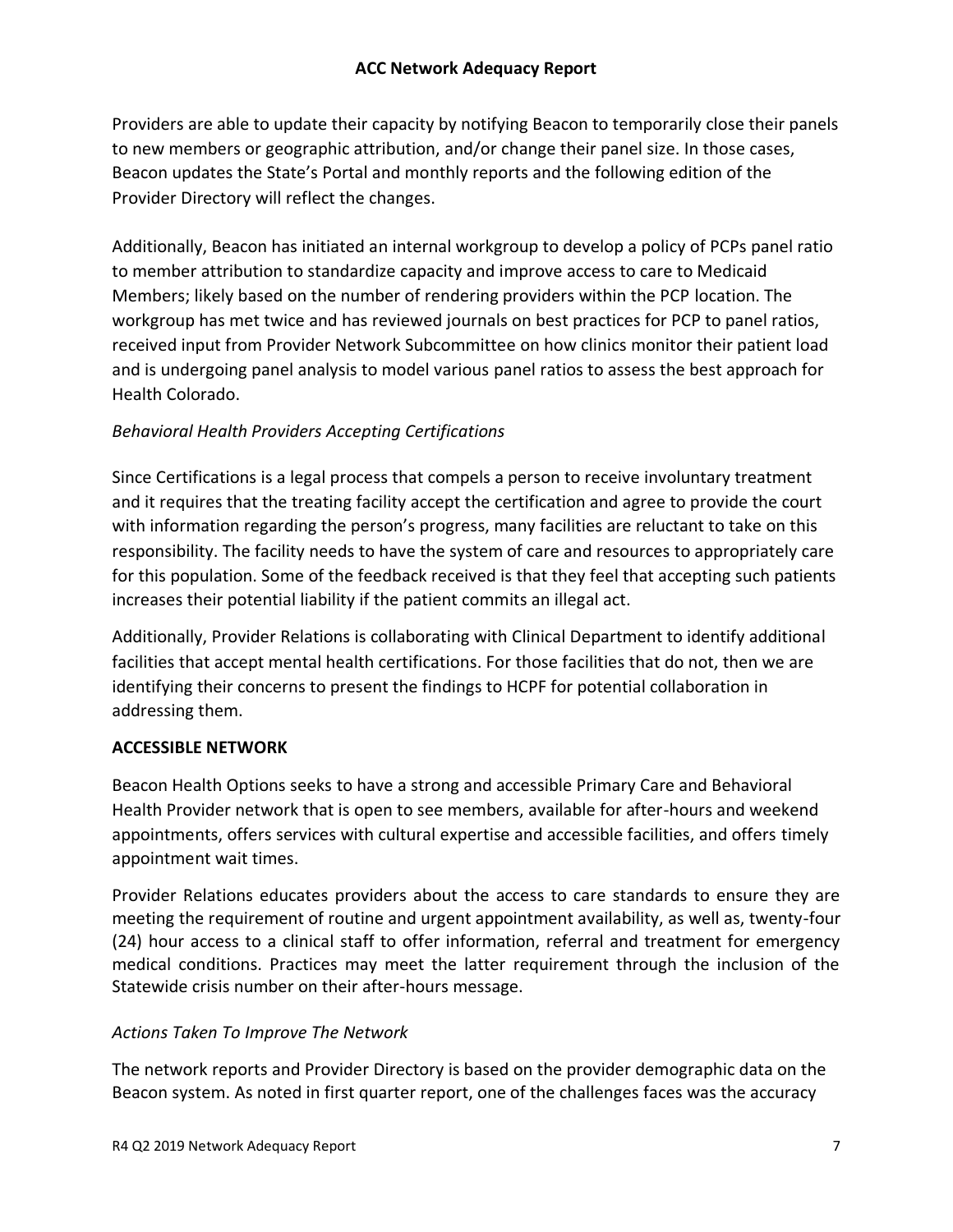and completeness of the information received from the network providers. Beacon communicated to providers about the requirement to have reported after-hours and weekend availability through the on-boarding training and provider alerts and included a tutorial on how to update the information on Beacon's ProviderConnect.

For additional support, Provider Relations has conducted six (6) weekly live webinars for providers to walk through updating their schedules and allow for questions and answer period. A total of 56 providers or practice staff attended the webinar training. Upon request, provider relations staff was available to conduct individual training through WebEx, which allowed the provider or practice staff share their computer screen to guide navigating the application and complete the demographic updates.

Member Services has a process in place to address any complaints from a patient regarding appointment wait times and works with Provider Relations for timely resolution. This may include outreach to the practice to review their process ensuring it meets the requirements and address any a systemic reason for the complaint.

#### *Future Actions*

Beacon initiated in third quarter of fiscal year 2019 a provider outreach strategy that will focus on conducting targeted one-on-one training with PCPs and high utilization behavioral health providers to educate them on access to care standards, cultural competency, accessible facilities and appointment wait times. This will allow for one-on-one demonstrations of ProviderConnect and address how the data influences their practice through attribution and referrals. Additionally, Provider Relations will extend practices the opportunity to assess their facilities on accessibility standards and show the provider on ways they can improve. For all providers, Beacon will share resources to allow them to make improvements within their practice.

Furthermore, Provider Relations works in collaboration with PCPs to educate on the benefits of offering appointments beyond their 8am-5pm Monday thru Friday appointment schedule to meet the needs of their members. Provider Relations shares tools and resources when practices report interest in enhancing its services through after-hours or weekend appointments. Once the new appointment schedule is implemented, then Provider Relations assists providers to update the data in the Beacon system to accurately track the practices with after-hours and weekend availability. However, many practice locations in rural or frontier areas lack the resources and staffing to have routine/published extended hours and may not be able to incorporate afterhours or weekend appointments into their schedules.

Provider Relations will continue to work with the Quality Department to implement a method to audit periodically practices on their wait times to ensure it meets standards and, if any deficits are identified, to educate and monitor the practice to achieve the standard.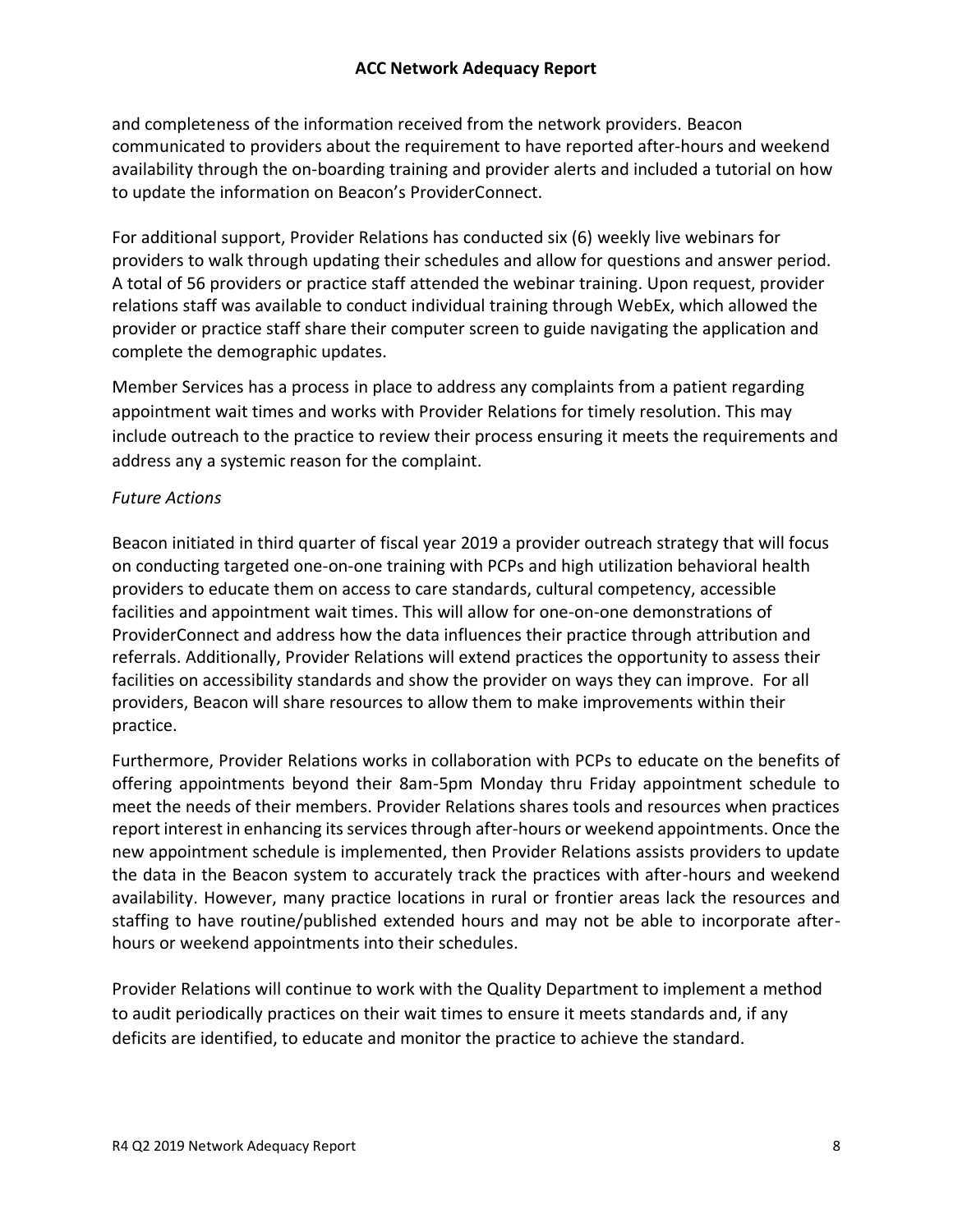### **1. Please complete the tables for all of the providers in your network.**

#### **PHYSICAL HEALTH PROVIDERS**

As of April 2, 2019, Health Colorado has 44 unique Primary Care Providers with 122 practice locations throughout the region. Within the PCP practice locations there are 239 unique rendering providers. Here is the breakdown by unduplicated Provider Type:

| <b>Provider Type</b>        | <b>Rendering Providers</b> |
|-----------------------------|----------------------------|
| Dietary/Nutritional         | 1                          |
| Pediatrics                  | 7                          |
| <b>Adolescent Medicine</b>  | $\mathfrak{D}$             |
| Physician Assistants/Nurse  | 99                         |
| Practitioners               |                            |
| Physicians-                 | $\mathcal{P}$              |
| Obstetrics/Gynecology       |                            |
| <b>Primary Care</b>         | 124                        |
| <b>Specialty Physicians</b> | 4                          |
| <b>Grand Total</b>          | 239                        |

Specialty Physicians are a category is derived from the Provider File Layout that is collected and submitted to the Enrollment Broker for the rendering provider level demographics. PCPs reported seven (7) rendering providers as this provider type. Per the report of April 2, 2019, that number is four (4) rendering providers. Provider Relations outreached to the PCPs with rendering providers with reported provider type of specialty physician. The PCPs who responded state that these were Internal Medicine physicians.

Please reference "Region 4 Q2 2019 Provider Network" on Tab "Physical Health and "PCP by County". The Number of Practitioners is based on rendering provider, which was updated from the first quarter report (which was based on Billing ID).

| <b>COUNTY</b>  | <b>DETAILS</b>         | <b>ADULT</b><br><b>PCP</b> | <b>OB</b><br><b>GYN</b> | <b>PED</b><br><b>PCP</b> | <b>FAMILY</b><br><b>PLANNING</b> | <b>TOTAL OF UNIQUE</b><br><b>PROVIDERS</b> |
|----------------|------------------------|----------------------------|-------------------------|--------------------------|----------------------------------|--------------------------------------------|
| <b>Alamosa</b> | # Total Providers      | $\overline{4}$             | 3                       | $\overline{4}$           | 3                                |                                            |
|                | # Open to New Members  | $\overline{4}$             | 3                       | 4                        | 3                                | 4                                          |
|                | # Offering after-hours | $\Omega$                   | $\Omega$                | $\overline{0}$           | $\overline{0}$                   |                                            |
| <b>Baca</b>    | # Total providers      | 4                          | 3                       | 4                        | 3                                |                                            |
|                | # Open to New Members  | $\overline{4}$             | 3                       | $\overline{4}$           | 3                                | 4                                          |
|                | # Offering after-hours | $\Omega$                   | $\Omega$                | 0                        | 0                                |                                            |
| <b>Bent</b>    | # Total providers      | $\overline{4}$             | 3                       | $\overline{4}$           | 3                                |                                            |
|                | # Open to New Members  | $\overline{4}$             | 3                       | 4                        | 3                                | 4                                          |
|                | # Offering after-hours | 0                          | 0                       | 0                        | 0                                |                                            |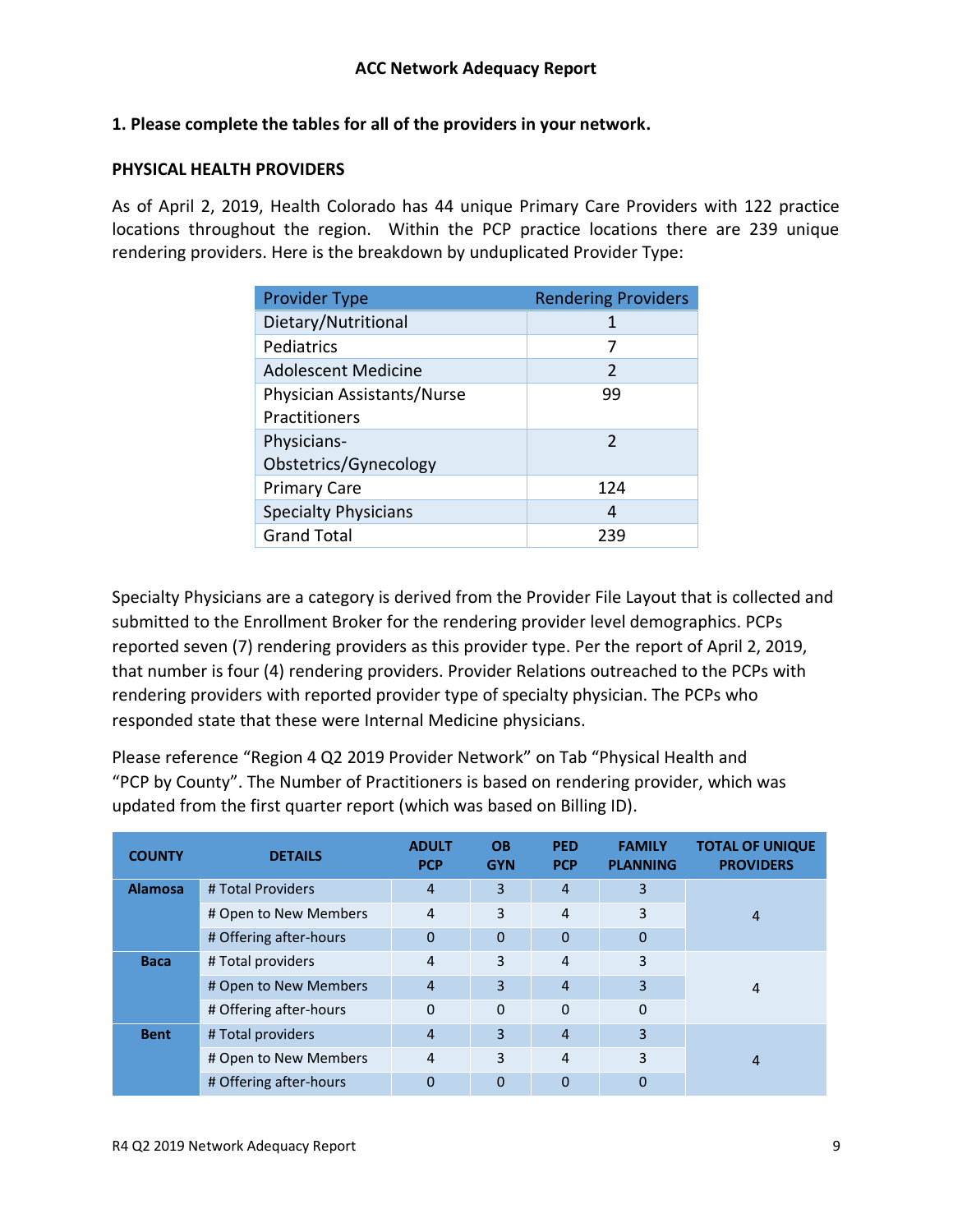| <b>Chaffee</b>  | # Total Providers      | 6                       | 6                | 6                       | 6              |                  |
|-----------------|------------------------|-------------------------|------------------|-------------------------|----------------|------------------|
|                 | # Open to New Members  | 6                       | 6                | 6                       | 6              | 6                |
|                 | # Offering after-hours | $\mathbf{1}$            | 1                | 1                       | $\mathbf{1}$   |                  |
| <b>Conejos</b>  | # Total Providers      | $\mathbf{1}$            | $\mathbf{1}$     | $\mathbf{1}$            | $\mathbf{1}$   |                  |
|                 | # Open to New Members  | $\mathbf{1}$            | 1                | $\mathbf{1}$            | $\mathbf{1}$   | $\mathbf{1}$     |
|                 | # Offering after-hours | $\mathbf{1}$            | $\mathbf{1}$     | $\mathbf{1}$            | $\mathbf{1}$   |                  |
| <b>Costilla</b> | # Total Providers      | $\mathbf{1}$            | $\mathbf{1}$     | $\mathbf{1}$            | $\mathbf{1}$   |                  |
|                 | # Open to New Members  | $\mathbf{1}$            | $\mathbf{1}$     | $\mathbf{1}$            | $\mathbf{1}$   | $\mathbf 1$      |
|                 | # Offering after-hours | 0                       | $\mathbf 0$      | $\mathbf 0$             | 0              |                  |
| <b>Crowley</b>  | # Total Providers      | $\mathbf{1}$            | $\boldsymbol{0}$ | $\mathbf{1}$            | $\pmb{0}$      |                  |
|                 | # Open to New Members  | $\mathbf{1}$            | $\mathbf 0$      | $\mathbf{1}$            | 0              | $\mathbf 1$      |
|                 | # Offering after-hours | $\mathbf 0$             | $\mathbf 0$      | $\mathbf{0}$            | $\mathbf{0}$   |                  |
| <b>Custer</b>   | # Total Providers      | $\mathbf{1}$            | $\mathbf 0$      | $\mathbf{1}$            | $\mathbf 0$    |                  |
|                 | # Open to New Members  | $\mathbf{1}$            | $\mathbf 0$      | $\mathbf{1}$            | $\pmb{0}$      | $\mathbf 1$      |
|                 | # Offering after-hours | 0                       | 0                | 0                       | 0              |                  |
| <b>Fremont</b>  | # Total providers      | 11                      | 11               | 11                      | 11             |                  |
|                 | # Open to New Members  | 11                      | 10               | 11                      | 10             | 11               |
|                 | # Offering after-hours | 3                       | 3                | 3                       | $\overline{3}$ |                  |
| <b>Huerfano</b> | # Total providers      | 3                       | $\overline{2}$   | 3                       | $\overline{2}$ |                  |
|                 | # Open to New Members  | $\overline{\mathbf{3}}$ | $\overline{2}$   | $\overline{\mathbf{3}}$ | $\overline{2}$ | $\mathbf{3}$     |
|                 | # Offering after-hours | 0                       | $\mathbf 0$      | $\mathbf 0$             | 0              |                  |
| <b>Kiowa</b>    | # Total Providers      | $\overline{2}$          | $\overline{2}$   | $\overline{2}$          | $\overline{2}$ |                  |
|                 | # Open to New Members  | $\overline{2}$          | $\overline{2}$   | $\overline{2}$          | $\overline{2}$ | $\overline{2}$   |
|                 | # Offering after-hours | $\pmb{0}$               | $\mathbf 0$      | $\mathbf{0}$            | $\pmb{0}$      |                  |
| Lake            | # Total Providers      | $\mathbf{1}$            | 0                | 1                       | 0              |                  |
|                 | # Open to New Members  | $\mathbf{1}$            | $\mathbf 0$      | $\mathbf{1}$            | $\pmb{0}$      | $\mathbf{1}$     |
|                 | # Offering after-hours | 0                       | $\boldsymbol{0}$ | 0                       | 0              |                  |
| Las             | # Total providers      | $\overline{2}$          | $\overline{2}$   | $\overline{2}$          | $\overline{2}$ |                  |
| <b>Animas</b>   | # Open to New Members  | $\overline{2}$          | $\overline{2}$   | 2                       | $\overline{2}$ | $\overline{2}$   |
|                 | # Offering after-hours | $\mathbf 1$             | $\mathbf{1}$     | $\mathbf{1}$            | $\mathbf{1}$   |                  |
| <b>Otero</b>    | # Total providers      | 8                       | 6                | 8                       | 6              |                  |
|                 | # Open to New Members  | $\bf 8$                 | $\boldsymbol{6}$ | $\bf 8$                 | 6              | $\bf 8$          |
|                 | # Offering after-hours | 4                       | $\overline{2}$   | $\overline{a}$          | $\overline{2}$ |                  |
| <b>Prowers</b>  | # Total Providers      | 9                       | $\overline{7}$   | 9                       | $\overline{7}$ |                  |
|                 | # Open to New Members  | 9                       | 7                | $\boldsymbol{9}$        | $\overline{7}$ | $\boldsymbol{9}$ |
|                 | # Offering after-hours | $\mathbf{1}$            | $\mathbf 0$      | $\mathbf{1}$            | $\pmb{0}$      |                  |
| <b>Pueblo</b>   | # Total providers      | 39                      | 34               | 42                      | 34             |                  |
|                 | # Open to New Members  | 38                      | 34               | 39                      | 34             | 42               |
|                 | # Offering after-hours | 3                       | $\overline{2}$   | $\mathsf{3}$            | $\overline{2}$ |                  |
| <b>Rio</b>      | # Total providers      | $\overline{7}$          | 5                | $\overline{7}$          | 5              | $\overline{7}$   |
| Grande          | # Open to New Members  | $\overline{7}$          | 5                | $\overline{7}$          | 5              |                  |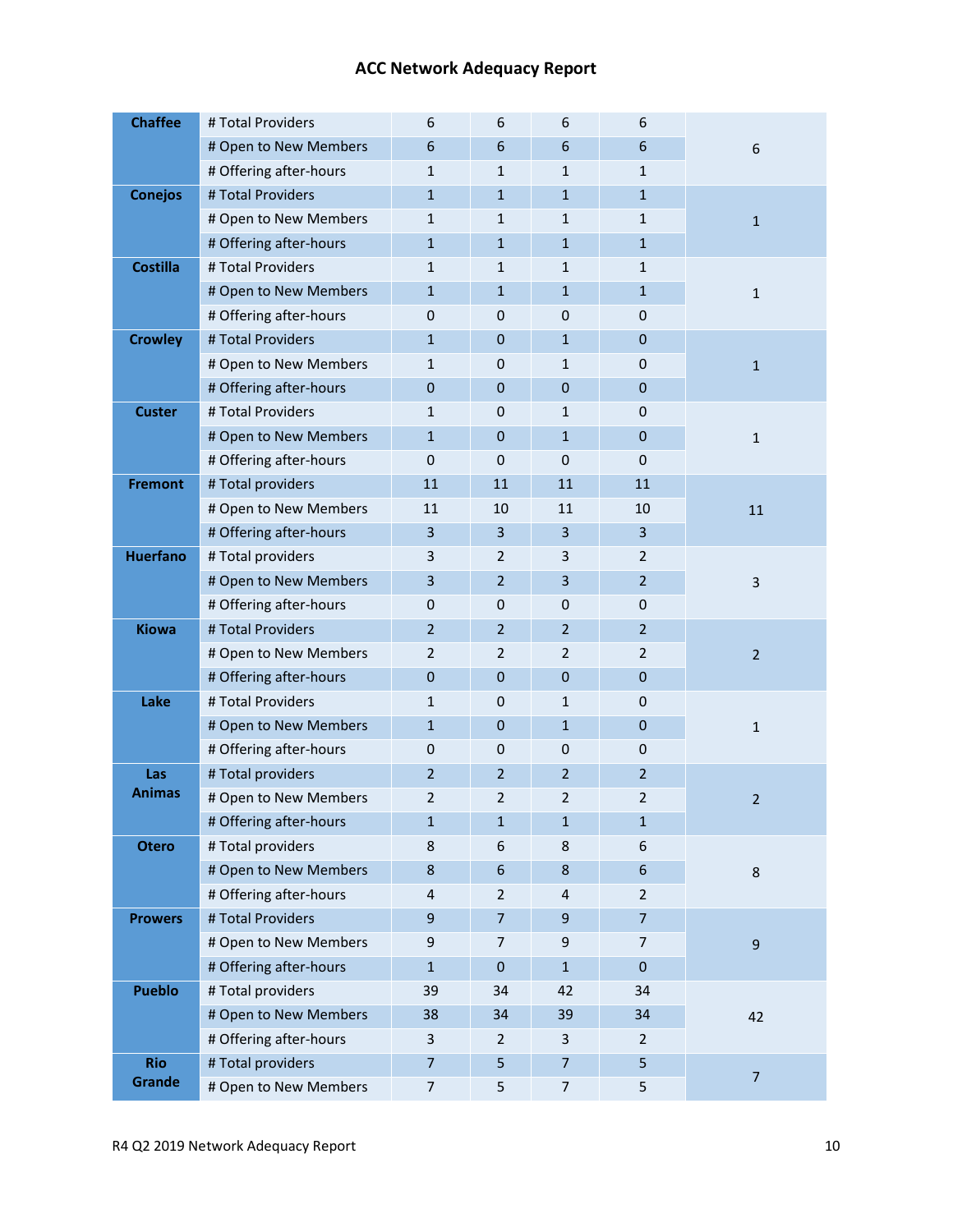|                 | # Offering after-hours |  |  |  |
|-----------------|------------------------|--|--|--|
| <b>Saquache</b> | # Total providers      |  |  |  |
|                 | # Open to New Members  |  |  |  |
|                 | # Offering after-hours |  |  |  |

#### **BEHAVIORAL HEALTH PROVIDERS**

As of April 2, 2019, Health Colorado has 610 unique behavioral health providers (497 independent providers and 113 facilities) in the state-wide network of which 97 have a practice location within the region. Here is the breakdown by licensure:

| <b>Behavioral Health</b><br><b>Licensure</b> | <b>Unique Rendering</b><br><b>Providers Statewide</b> | <b>Unique Rendering</b><br><b>Providers</b><br>within Region 4 |
|----------------------------------------------|-------------------------------------------------------|----------------------------------------------------------------|
| <b>APRN</b>                                  | 14                                                    | 4                                                              |
| DO                                           | $\mathbf 1$                                           | $\mathbf 1$                                                    |
| <b>EDD</b>                                   | 3                                                     | $\mathbf 0$                                                    |
| <b>LADC</b>                                  | $\overline{2}$                                        | $\overline{0}$                                                 |
| <b>LCSW</b>                                  | 114                                                   | 18                                                             |
| <b>LICS</b>                                  | $\mathbf 1$                                           | $\mathbf 1$                                                    |
| <b>LMFT</b>                                  | 36                                                    | $\overline{4}$                                                 |
| <b>LMHC</b>                                  | 11                                                    | $\mathbf 1$                                                    |
| <b>LPC</b>                                   | 208                                                   | 23                                                             |
| МA                                           | 8                                                     | 0                                                              |
| <b>MD</b>                                    | 16                                                    | 10                                                             |
| <b>MS</b>                                    | 5                                                     | $\overline{2}$                                                 |
| <b>NP</b>                                    | $\mathbf{1}$                                          | $\mathbf{1}$                                                   |
| <b>ORGANIZATIONS</b>                         | 113                                                   | 23                                                             |
| PA                                           | $\mathbf{1}$                                          | $\mathbf 0$                                                    |
| PHD                                          | 42                                                    | 5                                                              |
| <b>PSYD</b>                                  | 34                                                    | 4                                                              |
| <b>Grand Total</b>                           | 610                                                   | 97                                                             |

Please reference "Region 4 Q2 2019 Provider Network" on Tab "Behavioral Health" for listing of behavioral health provider types by county. Providers outside of the region were listed as "Other" in one line. Please reference Tab "BH-Other Detail" for county level information of providers outside the region boundaries.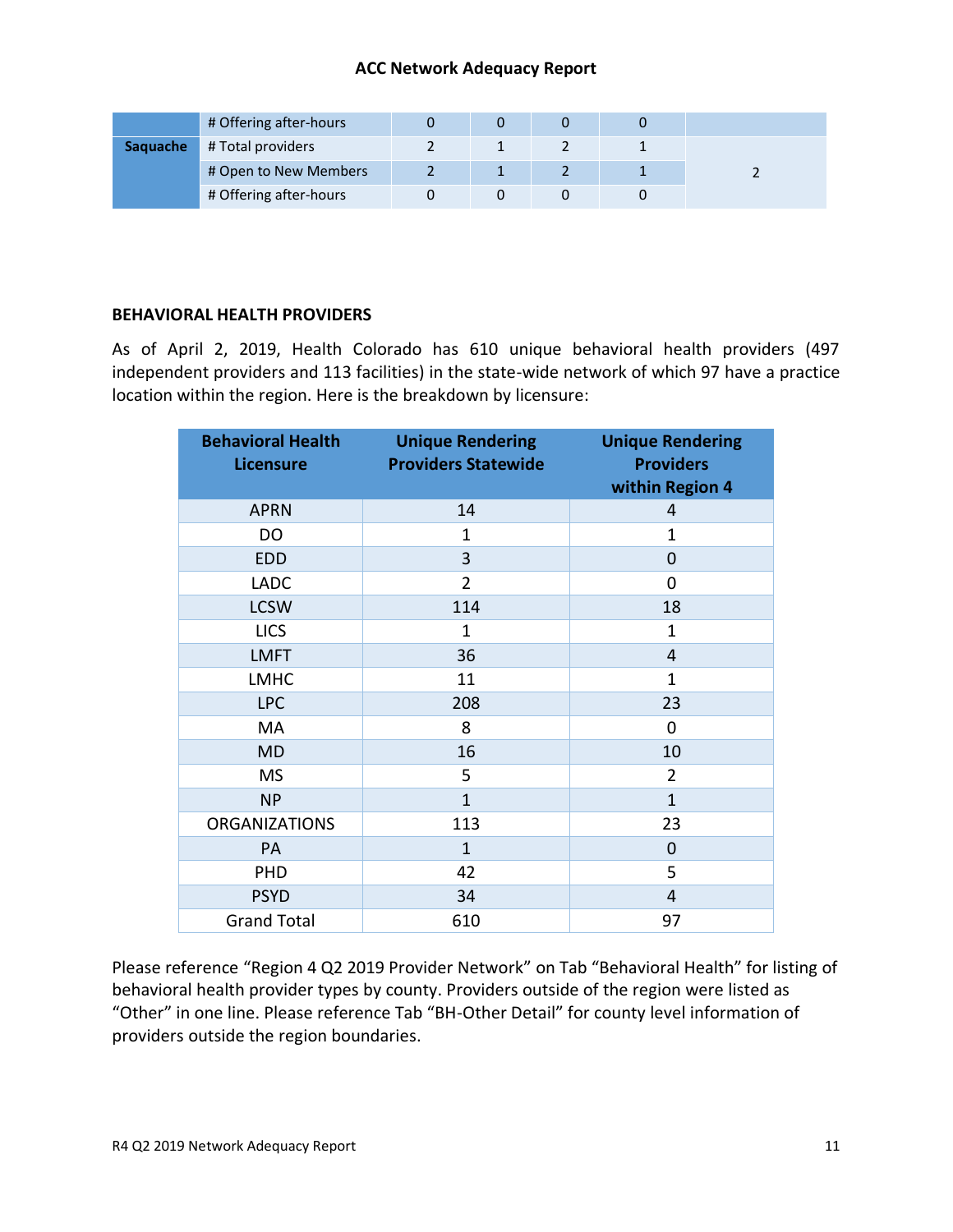| <b>Provider Type</b>   | <b>Behavioral Health</b><br><b>Practitioner Number</b> | <b>Behavioral Health</b><br><b>Practitioner Percentage</b> |
|------------------------|--------------------------------------------------------|------------------------------------------------------------|
| ADULT MH PROVIDER      | 736                                                    | 38%                                                        |
| CHILD PSYCHIATRIST     | 7                                                      | 3%                                                         |
| PED MH PROVIDER        | 356                                                    | 19%                                                        |
| PSYCHIATRIC PRESCRIBER | 38                                                     | 7%                                                         |
| <b>PSYCHIATRIST</b>    | 19                                                     | 4%                                                         |
| SUD PROVIDER           | 173                                                    | 28%                                                        |
| <b>Grand Total</b>     | 1329                                                   | 100%                                                       |

The breakdown of behavioral health provider types is as follows:

The breakdown of behavioral health provider types by County is as follows:

|                        |                            | <b>Behavioral Health</b> |
|------------------------|----------------------------|--------------------------|
|                        | <b>Behavioral Health</b>   | <b>Practitioner</b>      |
| <b>Provider Type</b>   | <b>Practitioner Number</b> | Percentage               |
| Alamosa                | 10                         | 6%                       |
| ADULT MH PROVIDER      | 5                          | 1%                       |
| PED MH PROVIDER        | 3                          | 1%                       |
| PSYCHIATRIC_PRESCRIBER | $\mathbf{1}$               | 1%                       |
| <b>SUD PROVIDER</b>    | $\mathbf{1}$               | 1%                       |
| <b>Baca</b>            | 3                          | 3%                       |
| ADULT MH PROVIDER      | 2                          | 1%                       |
| <b>SUD PROVIDER</b>    | $\mathbf{1}$               | 1%                       |
| <b>Bent</b>            | 5                          | 3%                       |
| ADULT_MH_PROVIDER      | 3                          | 1%                       |
| <b>SUD PROVIDER</b>    | $\overline{2}$             | 1%                       |
| <b>Chaffee</b>         | 24                         | 10%                      |
| ADULT MH PROVIDER      | 12                         | 3%                       |
| PED MH PROVIDER        | $\overline{7}$             | 3%                       |
| PSYCHIATRIC PRESCRIBER | $\mathbf{1}$               | 1%                       |
| <b>SUD PROVIDER</b>    | 4                          | 3%                       |
| <b>Conejos</b>         | $\mathbf{1}$               | 1%                       |
| ADULT MH PROVIDER      | $\mathbf{1}$               | 1%                       |
| <b>Costilla</b>        | $\mathbf{1}$               | 1%                       |
| ADULT MH PROVIDER      | $\mathbf{1}$               | 1%                       |
| <b>Crowley</b>         | 3                          | 3%                       |
| ADULT MH PROVIDER      | $\overline{2}$             | 1%                       |
| <b>SUD PROVIDER</b>    | $\mathbf{1}$               | 1%                       |
| <b>Custer</b>          | 3                          | 3%                       |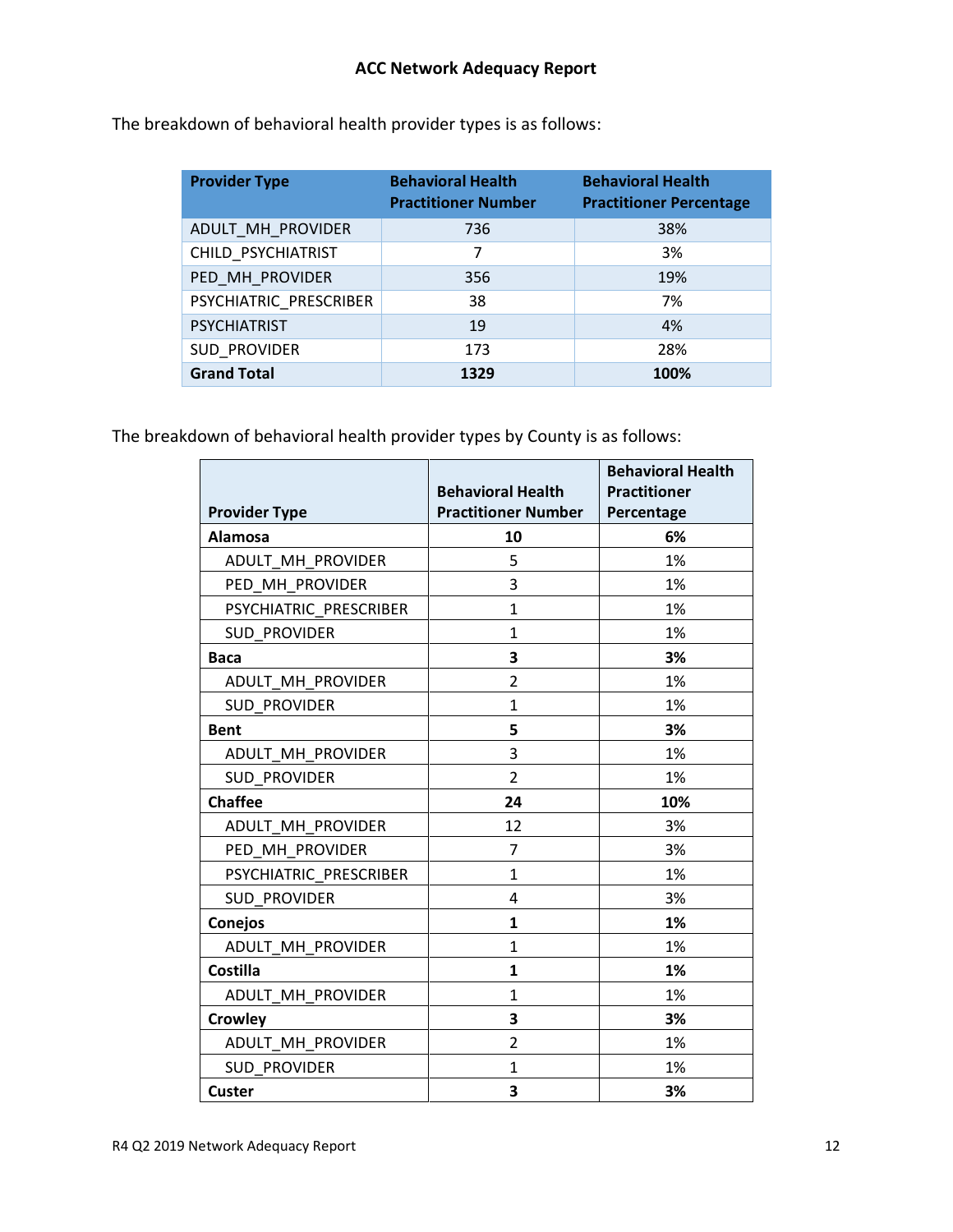| ADULT MH PROVIDER      | 2              | 1%  |
|------------------------|----------------|-----|
| <b>SUD PROVIDER</b>    | $\mathbf{1}$   | 1%  |
| <b>Fremont</b>         | 26             | 13% |
| ADULT MH PROVIDER      | 13             | 6%  |
| PED MH PROVIDER        | 6              | 3%  |
| <b>SUD PROVIDER</b>    | 7              | 4%  |
| Huerfano               | 5              | 4%  |
| ADULT MH PROVIDER      | 3              | 1%  |
| PED MH PROVIDER        | $\mathbf{1}$   | 1%  |
| <b>SUD PROVIDER</b>    | $\mathbf{1}$   | 1%  |
| Lake                   | 2              | 3%  |
| ADULT MH PROVIDER      | 1              | 1%  |
| <b>SUD PROVIDER</b>    | $\mathbf{1}$   | 1%  |
| <b>Las Animas</b>      | 7              | 7%  |
| ADULT MH PROVIDER      | 4              | 3%  |
| PED MH PROVIDER        | 2              | 3%  |
| <b>SUD PROVIDER</b>    | $\mathbf{1}$   | 1%  |
| Otero                  | 9              | 6%  |
| ADULT MH PROVIDER      | 5              | 1%  |
| PSYCHIATRIC PRESCRIBER | $\mathbf{1}$   | 1%  |
| <b>PSYCHIATRIST</b>    | 1              | 1%  |
| SUD PROVIDER           | $\overline{2}$ | 1%  |
| Other                  | 1083           | 9%  |
| ADULT MH PROVIDER      | 613            | 1%  |
| CHILD PSYCHIATRIST     | 3              | 1%  |
| PED MH PROVIDER        | 301            | 1%  |
| PSYCHIATRIC PRESCRIBER | 21             | 1%  |
| <b>PSYCHIATRIST</b>    | 8              | 1%  |
| <b>SUD PROVIDER</b>    | 137            | 1%  |
| <b>Prowers</b>         | 6              | 3%  |
| ADULT MH PROVIDER      | 4              | 1%  |
| <b>SUD PROVIDER</b>    | $\overline{2}$ | 1%  |
| Pueblo                 | 135            | 18% |
| ADULT MH PROVIDER      | 61             | 6%  |
| CHILD PSYCHIATRIST     | 4              | 1%  |
| PED MH PROVIDER        | 35             | 4%  |
| PSYCHIATRIC PRESCRIBER | 14             | 1%  |
| <b>PSYCHIATRIST</b>    | 10             | 1%  |
| SUD PROVIDER           | 11             | 3%  |
| <b>Rio Grande</b>      | 5              | 4%  |
| ADULT MH PROVIDER      | 3              | 1%  |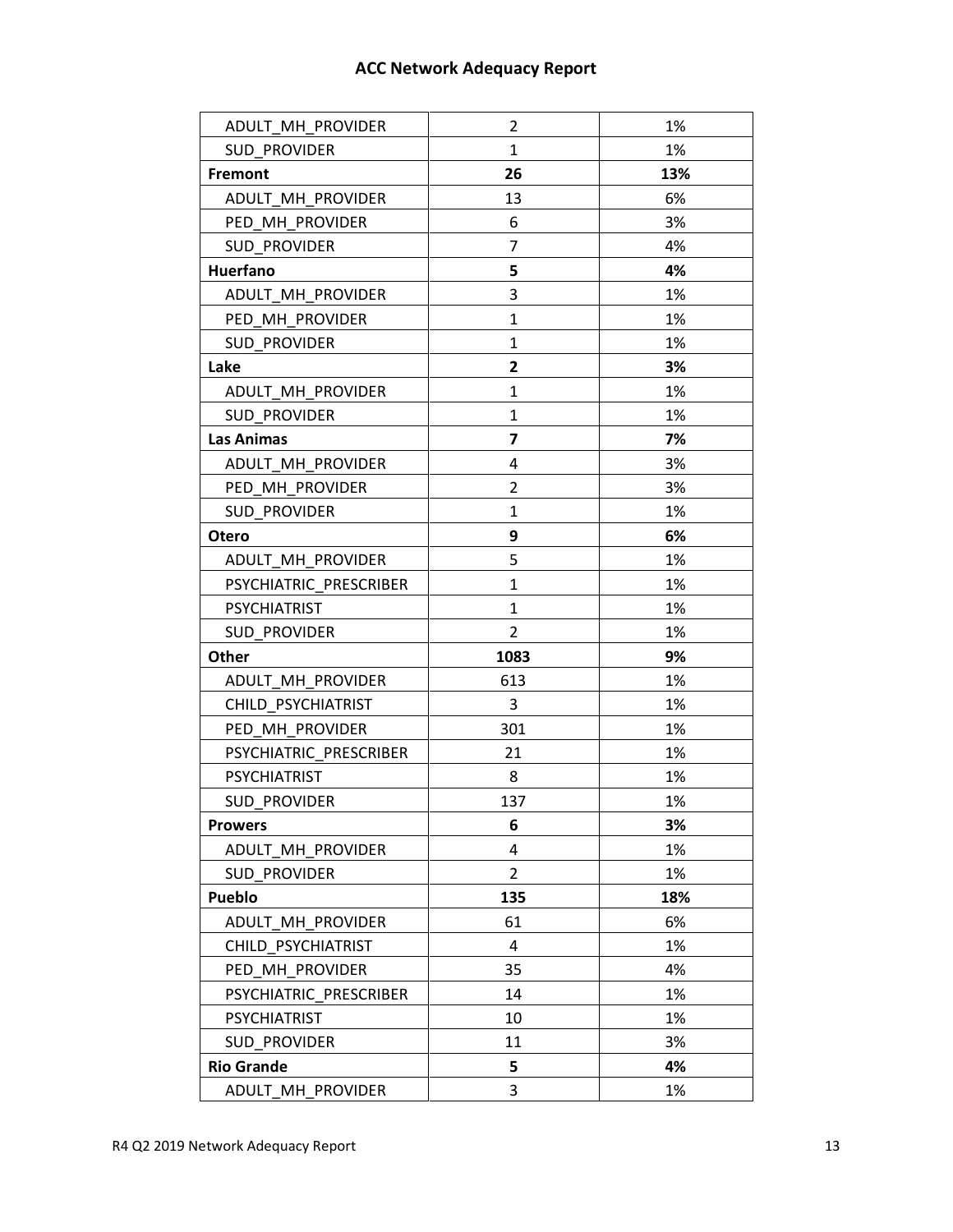| PED MH PROVIDER    |      | 1%   |
|--------------------|------|------|
| SUD PROVIDER       |      | 1%   |
| Saguache           |      | 1%   |
| ADULT MH PROVIDER  |      | 1%   |
| <b>Grand Total</b> | 1329 | 100% |

On the report above, the total number of practitioners is based on their specialties and location. If practitioner serves more than one specialty or location, then they are counted more than once.

#### Behavioral Health within PCP offices

Behavioral health providers are available within PCP offices. The following PCPs have behavioral health providers in at least one of their practice locations:

- Health Solutions
- Solvista Health
- Pueblo Community Health Center
- Ryon Medical and Associates
- Valley-Wide Health Systems
- Wellness Works
- High Plains Community Health
- Parkview Ancillary

The data is currently being gathered to identify the number of providers by provider type and location to accurately report.

#### **ACCEPTING NEW MEMBERS**

Of the 270 PCP practitioners, 258 of them are accepting new clients (or 96% of the network). The breakdown below shows at the provider type.

| <b>Provider Type</b>                               | <b>PCP</b><br><b>Practitioners</b><br><b>Number</b> | <b>PCP Accepting</b><br><b>New Clients</b><br><b>Number</b> | <b>PCP Accepting New</b><br><b>Clients Percentage</b> |
|----------------------------------------------------|-----------------------------------------------------|-------------------------------------------------------------|-------------------------------------------------------|
| Dietary/Nutritional                                | 1                                                   | 1                                                           | 100%                                                  |
| Pediatrics                                         | 8                                                   | 4                                                           | 50%                                                   |
| Physician Assistants/Nurse<br><b>Practitioners</b> | 93                                                  | 91                                                          | 98%                                                   |
| Physicians-<br>Obstetrics/Gynecology               | C                                                   | $\mathfrak{p}$                                              | 100%                                                  |
| <b>Primary Care</b>                                | 161                                                 | 155                                                         | 96%                                                   |
| <b>Specialty Physicians</b>                        | 5                                                   | 5                                                           | 100%                                                  |
| <b>Grand Total</b>                                 | 270                                                 | 258                                                         | 96%                                                   |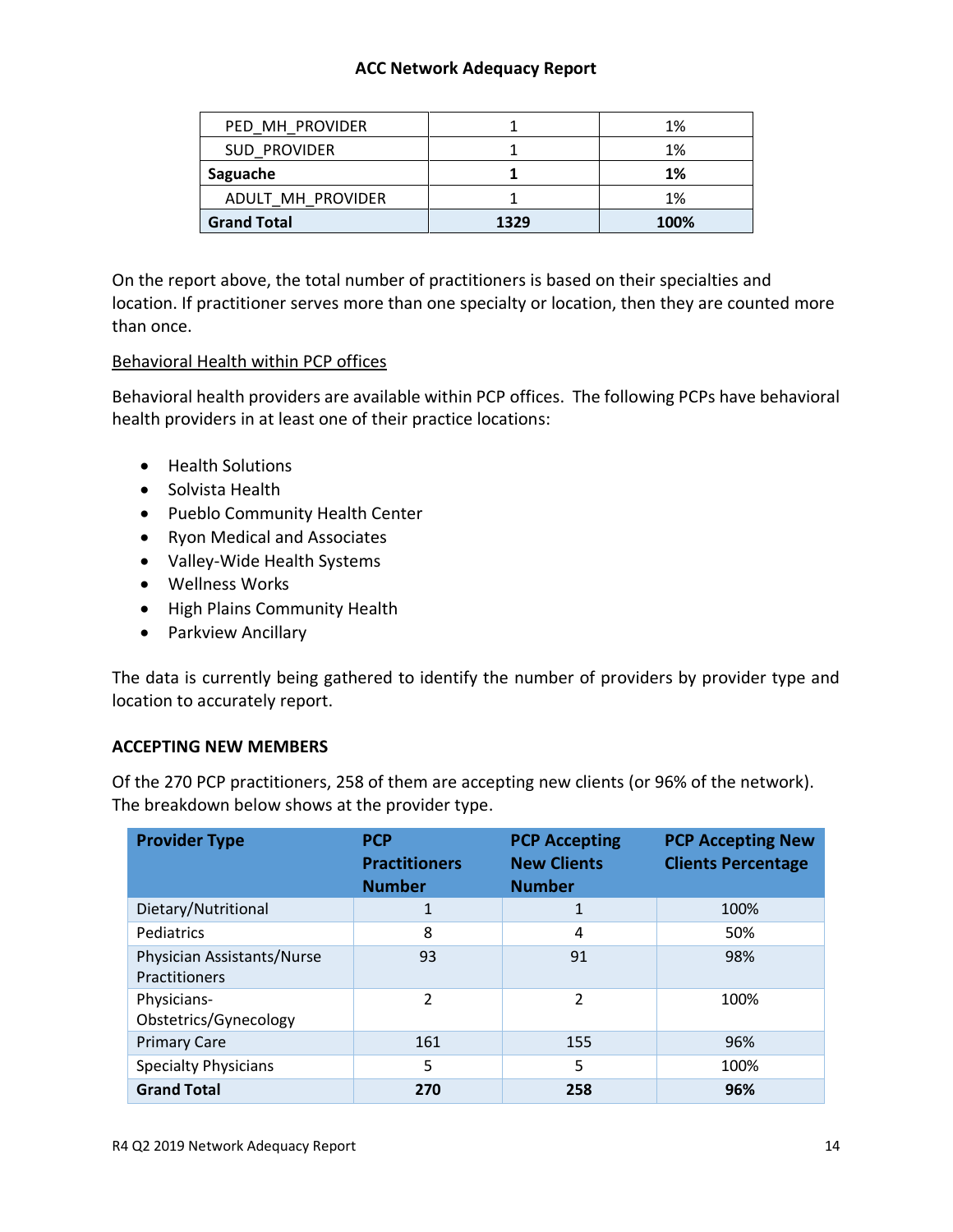On the report above, the total number of practitioners is based on specialties reported at the location level. If practice location has practitioners who offer a specialty, then the practice is counted more than once. For details, please reference "Region 4 Q2 2019 Provider Network" on Tab "Physical Health Network". Future quarterly reports will be provide data at the rendering practitioner level, not just the PCP or practice location. A PCP practice location may have multiple rendering practitioners and differentiate in their ability to accept new clients.

All (100%) of behavioral health providers in all provider types are currently accepting new members.

Providers are able to update their capacity by notifying Beacon to temporarily close their panels to new members. In those cases, Beacon removes the behavioral health practitioner from the clinical referrals; and for PCPs, Beacon updates the State's Portal and monthly reports. For all providers, the following edition of the Provider Directory will reflect the changes.

#### **AFTER-HOURS AND WEEKEND AVAILABILITY**

The breakdown below shows at the provider type, 16% of the network has reported as having after-hours care. Please reference "Region 4 Q2 2019 Provider Network" Tab "Physical Health" for detailed data.

| <b>Provider Type</b>                        | <b>PCP Practitioners</b><br><b>Total</b> | <b>PCP Extended</b><br><b>Hours Number</b> | <b>PCP Extended</b><br><b>Hours Percentage</b> |
|---------------------------------------------|------------------------------------------|--------------------------------------------|------------------------------------------------|
| Dietary/Nutritional                         | 1                                        | 0                                          | 0%                                             |
| Pediatrics                                  | 8                                        | 0                                          | 0%                                             |
| Physician Assistants/Nurse<br>Practitioners | 93                                       | 19                                         | 20%                                            |
| Physicians-<br>Obstetrics/Gynecology        | 2                                        | 0                                          | 0%                                             |
| <b>Primary Care</b>                         | 161                                      | 25                                         | 16%                                            |
| <b>Specialty Physicians</b>                 | 5                                        | 0                                          | 0%                                             |
| <b>Grand Total</b>                          | 270                                      | 44                                         | 16%                                            |

As for behavioral health providers, there is 277 or 21% practitioners who reported as having afterhours and/or weekend care in the statewide network. Here is the breakdown by provider type:

| <b>Provider Type</b> | <b>Behavioral Health</b><br><b>Practitioners</b><br><b>Number</b> | <b>Behavioral Health</b><br><b>Extended Hours</b><br><b>Number</b> | <b>Behavioral Health</b><br><b>Extended Hours</b><br>Percentage |
|----------------------|-------------------------------------------------------------------|--------------------------------------------------------------------|-----------------------------------------------------------------|
| ADULT MH PROVIDER    | 736                                                               | 145                                                                | <b>20%</b>                                                      |
| CHILD PSYCHIATRIST   |                                                                   |                                                                    | 0%                                                              |
| PED MH PROVIDER      | 356                                                               | 96                                                                 | 27%                                                             |